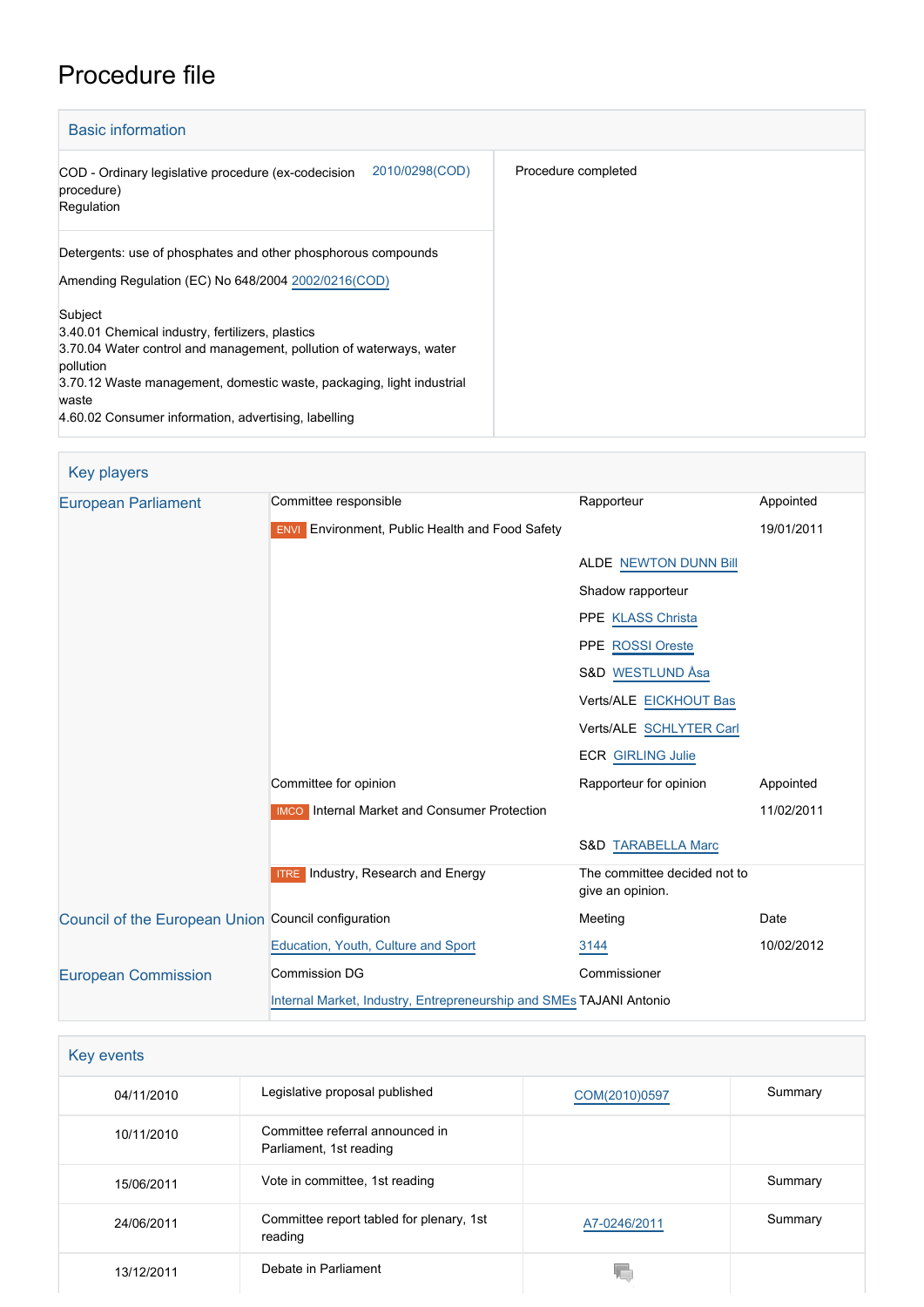| 14/12/2011 | Results of vote in Parliament                            |              |         |
|------------|----------------------------------------------------------|--------------|---------|
| 14/12/2011 | Decision by Parliament, 1st reading                      | T7-0568/2011 | Summary |
| 10/02/2012 | Act adopted by Council after Parliament's<br>1st reading |              |         |
| 14/03/2012 | Final act signed                                         |              |         |
| 14/03/2012 | End of procedure in Parliament                           |              |         |
| 30/03/2012 | Final act published in Official Journal                  |              |         |

## Technical information

| Procedure reference        | 2010/0298(COD)                                                 |
|----------------------------|----------------------------------------------------------------|
| Procedure type             | COD - Ordinary legislative procedure (ex-codecision procedure) |
| Procedure subtype          | Legislation                                                    |
| Legislative instrument     | Regulation                                                     |
|                            | Amending Regulation (EC) No 648/2004 2002/0216 (COD)           |
| Legal basis                | Treaty on the Functioning of the EU TFEU 114-p1                |
| Stage reached in procedure | Procedure completed                                            |
| Committee dossier          | ENVI/7/04441                                                   |

#### Documentation gateway

| Legislative proposal                                               |             | COM(2010)0597  | 04/11/2010 | EC         | Summary |
|--------------------------------------------------------------------|-------------|----------------|------------|------------|---------|
| Document attached to the procedure                                 |             | SEC(2010)1277  | 04/11/2010 | EC         |         |
| Document attached to the procedure                                 |             | SEC(2010)1278  | 04/11/2010 | EC         |         |
| Economic and Social Committee: opinion,<br>report                  |             | CES0532/2011   | 15/03/2011 | <b>ESC</b> |         |
| Committee draft report                                             |             | PE458.795      | 30/03/2011 | EP         |         |
| Committee opinion                                                  | <b>IMCO</b> | PE458.832      | 14/04/2011 | EP         |         |
| Amendments tabled in committee                                     |             | PE464.931      | 19/05/2011 | EP         |         |
| Amendments tabled in committee                                     |             | PE467.078      | 09/06/2011 | EP         |         |
| Committee report tabled for plenary, 1st<br>reading/single reading |             | A7-0246/2011   | 24/06/2011 | EP         | Summary |
| Text adopted by Parliament, 1st<br>reading/single reading          |             | T7-0568/2011   | 14/12/2011 | EP         | Summary |
| Commission response to text adopted in<br>plenary                  |             | SP(2012)90     | 01/02/2012 | EC         |         |
| Draft final act                                                    |             | 00067/2011/LEX | 14/03/2012 | CSL        |         |

# Additional information National parliaments **[IPEX](http://www.ipex.eu/IPEXL-WEB/dossier/dossier.do?code=COD&year=2010&number=0298&appLng=EN)** European Commission **[EUR-Lex](http://ec.europa.eu/prelex/liste_resultats.cfm?CL=en&ReqId=0&DocType=COD&DocYear=2010&DocNum=0298)**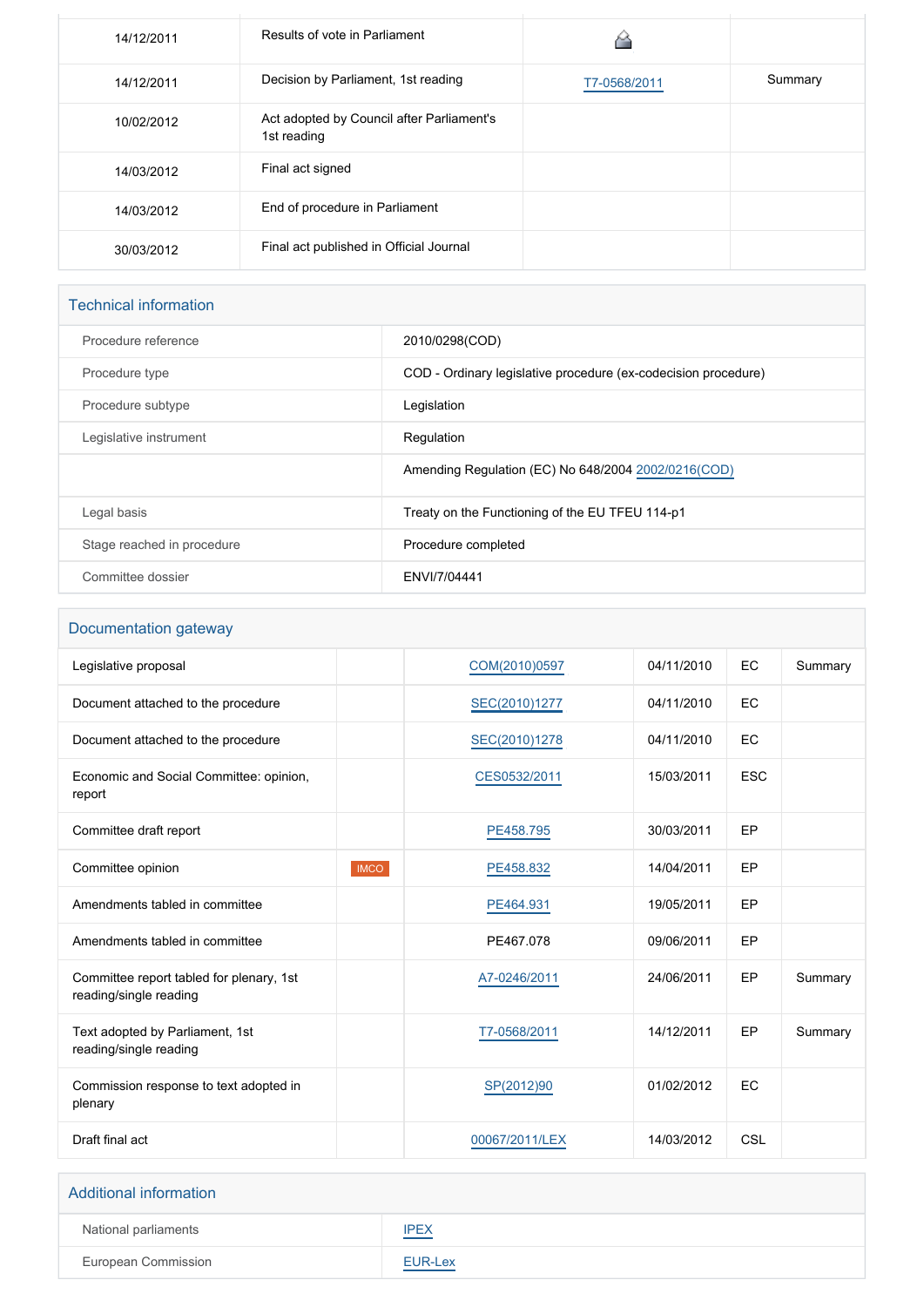Final legislative act with provisions for delegated acts

#### Detergents: use of phosphates and other phosphorous compounds

PURPOSE: to ensure a high level of protection of the environment from the potential adverse effects of phosphates and others phosphorous compounds in detergents and to ensure a well functioning internal market for detergents.

PROPOSED ACT: Regulation of the European Parliament and of the Council.

BACKGROUND: phosphates are used in detergents to combat water hardness in order to allow efficient cleaning. Phosphates from detergents can contribute to certain adverse effects in the aquatic environment. The prime concern is that they can lead to an excess of nutrients which cause an accelerated growth of algae and higher forms of plant life to produce an undesirable disturbance to the balance of organisms, a phenomenon called eutrophication.

Nevertheless, in view of concerns about eutrophication, the Commission presented the report in 2007 and concluded that the state of knowledge concerning the contribution of phosphates in detergents to eutrophication was still incomplete, but was developing rapidly. Further scientific work conducted thereafter, as well as information on economic and social impacts of possible restrictions, have been the basis for an impact assessment report, which analyses a number of policy options to address the use of phosphates in detergents

IMPACT ASSESSMENT: the analysis of the impacts of the various policy options has been conducted taking into consideration results of the scientific analysis of the contribution of phosphates in detergents to eutrophication risks in the EU, as well as the criteria of effectiveness and efficiency (including practicality, socio-economic impacts, and monitorability). Five policy options have been scrutinised for their impact:

- Option 1: No action at EU level, leaving the responsibility to act to the Member States or in the context of regional cooperation (baseline option);
- Option 2: Voluntary action by industry;
- Option 3: Total ban of phosphates in detergents;
- Option 4: Restriction/limitation of phosphates content in laundry detergents;
- Option 5: Setting limits values for the content of phosphates in detergents.

The evaluation and the impact analysis of the options shows that the introduction at European level of a limitation on the use of phosphates and other phosphorous compounds in household laundry detergents (option 4) will reduce the contribution of phosphates from detergents to eutrophication risks of EU waters and reduce the cost of phosphorous removal for waste water treatment plants.

LEGAL BASIS: Article 114 of the Treaty on the Functioning of the European Union (TFEU).

CONTENT: the proposal aims to extend the scope of Regulation (EC) No 648/2004 to allow introduction of a limitation on the content of phosphates and others phosphorous compounds in household laundry detergents, in order to decrease detergents' contribution to the overall eutrophication of EU surface waters, following the conclusions of the evaluations and the impact assessment performed by the Commission pursuant to Article 16 of Regulation (EC) No 648/2004.

The draft Regulation, therefore, establishes an overall limit of 0.5 % by weight for the content of phosphorous in household laundry detergents, covering all phosphates and phosphorous containing compounds. For the time being, until technically and economically viable alternatives to phosphates become available for other types of detergent, the proposal limits the content of phosphates and other phosphorous compounds only in household laundry detergents.

For household automatic dishwasher detergent containing phosphates, it is proposed that the Commission is tasked to review their contribution to the eutrophication risk within 5 years after the adoption of the proposed act, to submit a report to the European Parliament and to the Council (amendment of Article 16) and if deemed appropriate, to propose restrictions concerning their phosphates content by adapting the new Annex VIa to technical progress.

The proposal also adapts the current provisions of Regulation (EC) No 648/2004 to empower the Commission to adopt delegated acts in accordance with Article 290 of the Treaty on the Functioning of the European Union.

Finally, the proposed act maintains the already existing provision allowing Member States to lay down national rules to limit the content of phosphates and other phosphorous compounds in detergents other than household laundry detergents, if justified on environmental grounds.

BUDGETARY IMPLICATION: this proposal has no implication for the EU budget.

#### Detergents: use of phosphates and other phosphorous compounds

The Committee on the Environment, Public Health and Food Safety adopted the report drafted by Bill NEWTON DUNN (UK, ADLE) on the proposal for a regulation of the European Parliament and of the Council amending Regulation (EC) No 648/2004 as regards the use of phosphates and other phosphorus compounds in household laundry detergents.

It recommended that the European Parliament?s position at first reading, under the ordinary legislative procedure, should be to amend the Commission proposal as follows:

Placing on the market: in order to ensure legal certainty and harmonised use of terms, it is appropriate to align the definition of "placing on the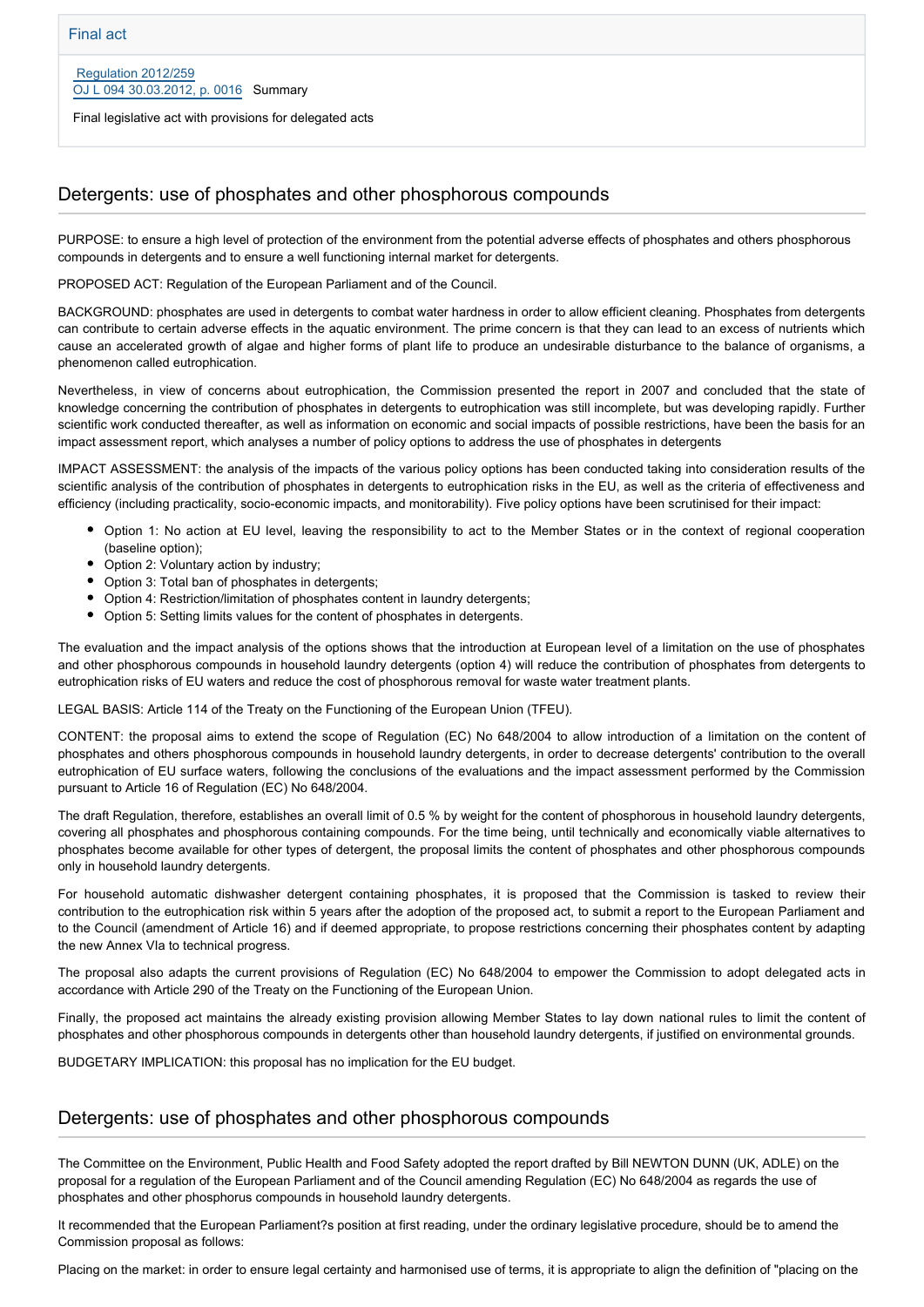market" with the respective definitions provided in Regulation (EC) No 1907/2006 (REACH) and Regulation (EC) No 1272/2008 (classification, labelling and packaging).

Limit the use of phosphates and other phosphorous compounds: Members stress that some phosphorous-based ingredients are used at low levels in phosphate-free products such as phosphonates. Due to a concentration effect in compact products, the 0.5% phosphorous limit may be exceeded. Therefore, expressing the restriction as maximum 0.5 gram of phosphorous by standard washing load avoids impeding further compaction, which is a key driver of sustainability. They suggest that the date as of which the limitation applies should be set at 1 January 2015. It is appropriate also to limit the use of phosphates and other phosphorous compounds in household automatic dishwasher detergents, and to express the restriction in grams for the same reasons as above.

Members introduce a transitional provision which will ensure that detergents which are placed on the market in accordance with current legislation may continue to be made available on the market for another two years following the entry into force of this Regulation.

Information on sustainable use: household laundry detergent labels: (i) shall mention relevant information, by means of a logo and/or text, on encouraging the sustainable use of laundry detergents, such as recommendations for avoiding the incomplete filling of washing machines, paying attention to the dosing instructions, washing at low temperature and recycling/refilling packaging, and (ii) shall contain references to other existing sources, such as internet websites, containing further information for consumers, in order to allow them to have access to useful recommendations, suggestions and advice encouraging their sustainable use.

A new provision stipulates that in order to prevent distortions in environmental competitiveness, manufacturers shall not make any environmental claims on attributes which are merely complying with Union legislation.

Reporting: Members call on the Commission to carry out a series of evaluations:

- by December 2013, the Commission shall evaluate, submit a report to the European Parliament and to the Council on the use of phosphonates and polycarboxylates in detergents and, if justified, present a
- legislative proposal with a view to their gradual phase-out or restriction to specific applications;
- by 31 December 2016, the Commission shall evaluate, submit a report to the European Parliament and to the Council on the use of phosphates and other phosphorus compounds in industrial and institutional detergents;
- by 31 December 2016, the Commission shall evaluate, submit a report to the European Parliament and to the Council and, if justified, present a legislative proposal providing for a limit of 0.2% of phosphorous compounds in household laundry detergents and household automatic dishwasher detergents;
- by 31 December 2014, the Commission shall also evaluate and submit a report to the European Parliament and to the Council on the technical, economic and sustainable development perspectives for
- phosphate recovery and recycling from domestic sewage, animal manures and industrial wastes.

Implementing powers and delegated acts: Members introduce amendments concerning : (i) the adaptation of the basic act to the new procedures regarding implementing powers laid down by Regulation (EU) 182/2011; (ii) the adaptation of the basic act to the new procedures regarding delegated acts. It is of particular importance that the Commission carry out appropriate consultations during its preparatory work, including at expert level.

### Detergents: use of phosphates and other phosphorous compounds

The Committee on the Environment, Public Health and Food Safety adopted the report drafted by Bill NEWTON DUNN (UK, ADLE) on the proposal for a regulation of the European Parliament and of the Council amending Regulation (EC) No 648/2004 as regards the use of phosphates and other phosphorus compounds in household laundry detergents.

It recommended that the European Parliament's position at first reading, under the ordinary legislative procedure, should be to amend the Commission proposal as follows:

Placing on the market: in order to ensure legal certainty and harmonised use of terms, it is appropriate to align the definition of "placing on the market" with the respective definitions provided in Regulation (EC) No 1907/2006 (REACH) and Regulation (EC) No 1272/2008 (classification, labelling and packaging).

Limit the use of phosphates and other phosphorous compounds: Members stress that some phosphorous-based ingredients are used at low levels in phosphate-free products such as phosphonates. Due to a concentration effect in compact products, the 0.5% phosphorous limit may be exceeded. Therefore, expressing the restriction as maximum 0.5 gram of phosphorous by standard washing load avoids impeding further compaction, which is a key driver of sustainability. They suggest that the date as of which the limitation applies should be set at 1 January 2015. It is appropriate also to limit the use of phosphates and other phosphorous compounds in household automatic dishwasher detergents, and to express the restriction in grams for the same reasons as above.

Members introduce a transitional provision which will ensure that detergents which are placed on the market in accordance with current legislation may continue to be made available on the market for another two years following the entry into force of this Regulation.

Information on sustainable use: household laundry detergent labels: (i) shall mention relevant information, by means of a logo and/or text, on encouraging the sustainable use of laundry detergents, such as recommendations for avoiding the incomplete filling of washing machines, paying attention to the dosing instructions, washing at low temperature and recycling/refilling packaging, and (ii) shall contain references to other existing sources, such as internet websites, containing further information for consumers, in order to allow them to have access to useful recommendations, suggestions and advice encouraging their sustainable use.

A new provision stipulates that in order to prevent distortions in environmental competitiveness, manufacturers shall not make any environmental claims on attributes which are merely complying with Union legislation.

Reporting: Members call on the Commission to carry out a series of evaluations:

by December 2013, the Commission shall evaluate, submit a report to the European Parliament and to the Council on the use of phosphonates and polycarboxylates in detergents and, if justified, present a legislative proposal with a view to their gradual phase-out or restriction to specific applications;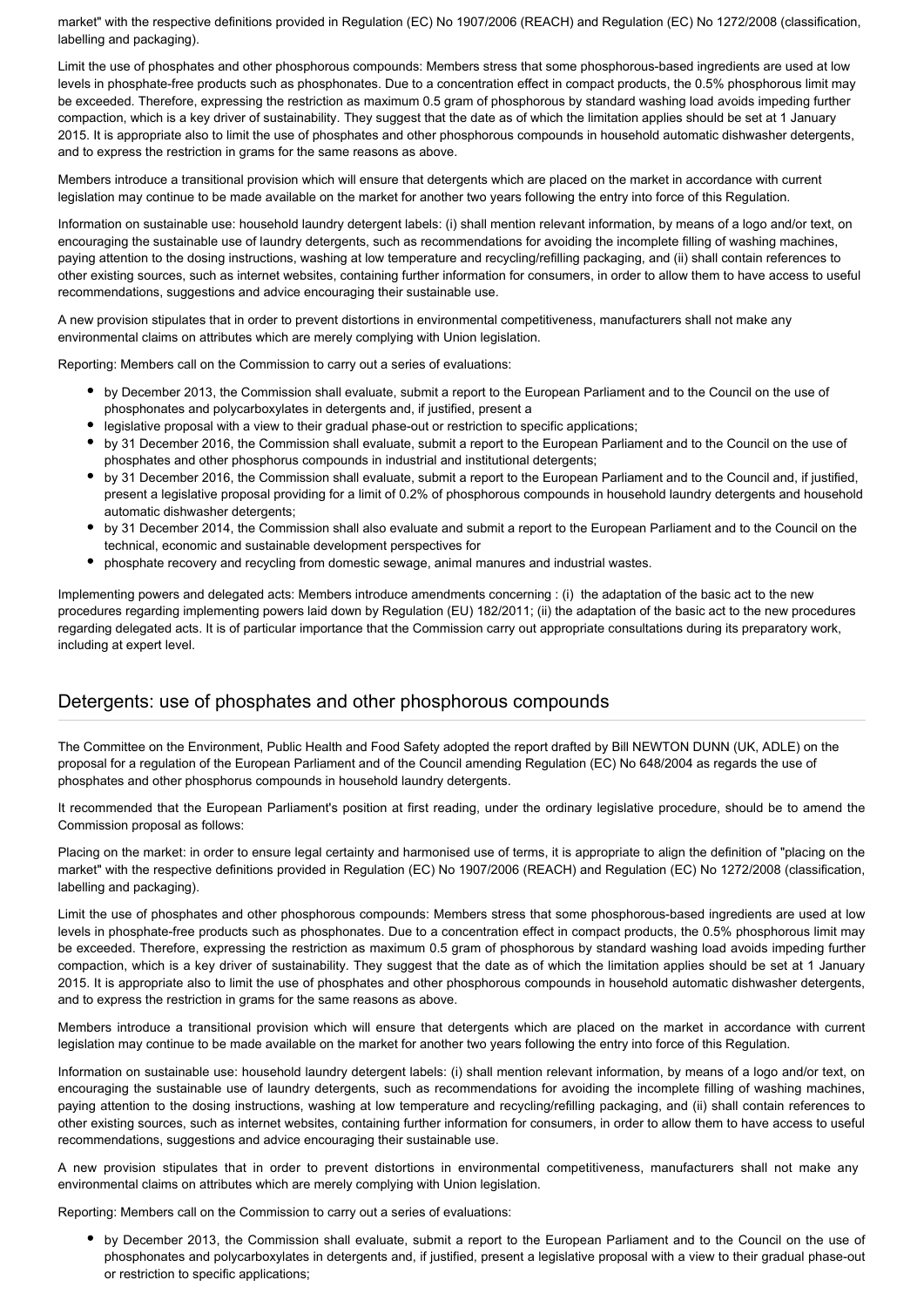- by 31 December 2016, the Commission shall evaluate, submit a report to the European Parliament and to the Council on the use of phosphates and other phosphorus compounds in industrial and institutional detergents;
- by 31 December 2016, the Commission shall evaluate, submit a report to the European Parliament and to the Council and, if justified, present a legislative proposal providing for a limit of 0.2% of phosphorous compounds in household laundry detergents and household automatic dishwasher detergents;
- by 31 December 2014, the Commission shall also evaluate and submit a report to the European Parliament and to the Council on the technical, economic and sustainable development perspectives for phosphate recovery and recycling from domestic sewage, animal manures and industrial wastes.

Implementing powers and delegated acts: Members introduce amendments concerning: (i) the adaptation of the basic act to the new procedures regarding implementing powers laid down by Regulation (EU) 182/2011; (ii) the adaptation of the basic act to the new procedures regarding delegated acts. It is of particular importance that the Commission carry out appropriate consultations during its preparatory work, including at expert level.

### Detergents: use of phosphates and other phosphorous compounds

The European Parliament adopted by 631 votes to 18, with 4 abstentions, a legislative resolution on the proposal for a regulation of the European Parliament and of the Council amending Regulation (EC) No 648/2004 as regards the use of phosphates and other phosphorus compounds in household laundry detergents.

Parliament adopted its position at first reading under the ordinary legislative procedure. The amendments adopted in plenary are the result of an agreement negotiated between the European Parliament and the Council. They amend the proposal as follows:

Definitions: the amended text includes definitions of consumer laundry detergent; consumer automatic dishwasher detergent; cleaning; placing on the market as well as the definition of making available on the market meaning any supply for distribution, consumption or use on the Union market in the course of a commercial activity, whether in return for payment or free of charge.

Limitations on the content of phosphates and of other phosphorous compounds (Annex VI a):

(1) Consumer laundry detergents: the text limits, from 30 June 2013, placing on the market of these detergents if the total content of phosphorous is equal to or greater than 0.5 g in the recommended quantity of the detergent to be used in the main cycle of the washing process for a standard washing machine load as defined in section B of Annex VII for water of hard water hardness:

- for normally soiled fabrics in the case of heavy-duty detergents;
- for lightly soiled fabrics in the case of detergents for delicate fabrics.

(2) Consumer automatic dishwasher detergents: the text limits from 1 January 2017, the placing on the market of these detergents if the total content of phosphorous is equal to or greater than 0.3 g in the standard dosage as defined in section B of Annex VII.

Labelling of dosage information: the following provisions on labelling shall apply to the packaging of detergents sold to the general public:

(1) Consumer Laundry Detergents: the packaging of detergents sold to the general public intended to be used as laundry detergents shall bear the following information:

- the recommended quantities and/or dosage instructions expressed in millilitres or grams appropriate to a standard washing machine load, for soft, medium and hard water hardness levels and making provision for one or two cycle washing processes,
- for heavy-duty detergents, the number of standard washing machine loads of normally soiled fabrics, and, for detergents for delicate fabrics, the number of standard washing machine loads of lightly-soiled fabrics, that can be washed with the contents of the package using water of medium hardness, corresponding to 2.5 millimoles CaCO3/l,
- the capacity of any measuring cup, if provided, shall be indicated in millilitres or grams, and markings shall be provided to indicate the dose of detergent appropriate for a standard washing machine load for soft, medium and hard water hardness levels.

The standard washing machine loads are 4.5 kg dry fabric for heavy-duty detergents and 2.5 kg dry fabric for light-duty detergents in line with the definitions of Commission Decision 1999/476/EC establishing the Ecological Criteria for the award of the Community eco-label to Laundry Detergents. A detergent shall be considered to be a heavy-duty detergent unless the claims of the manufacturer predominantly promote fabric care i.e. low temperature wash, delicate fibres and colours.

(2) Consumer Automatic Dishwasher Detergents: the packaging of detergents sold to the general public intended to be used as automatic dishwasher detergents shall bear the following information:

the standard dosage expressed in grams or ml or number of tablets for the main washing cycle for normally soiled tableware in a fully loaded 12 place settings dishwasher, making provisions, where relevant, for soft, medium, and hard water hardness.

It should be noted that the Commission shall make publicly available the list of national measures and the lists of competent authorities and of approved laboratories.

Making available on the market: the amended text provides that the Member States:

- shall not prohibit, restrict or impede the making available on the market of detergents, and/or of surfactants for detergents, which comply with the requirements of this Regulation, on grounds that are dealt with in this Regulation;
- may maintain or lay down national rules concerning restrictions on the content of phosphates and of other phosphorous compounds in detergents for which no restrictions on the content are set out in Annex VIa where justified, in particular, on grounds such as protection of public health or the environment and where technically and economically feasible alternatives are available;
- may maintain national rules that were in force concerning restrictions on the content of phosphates and of other phosphorous compounds in detergents for which restrictions set out in Annex VIa have not yet become applicable. Such existing national measures shall be reported to the Commission and may remain in force until the date when the restrictions set out in Annex VIa apply.

Temporary measures: where a Member State has justifiable grounds for believing that a specific detergent, although complying with the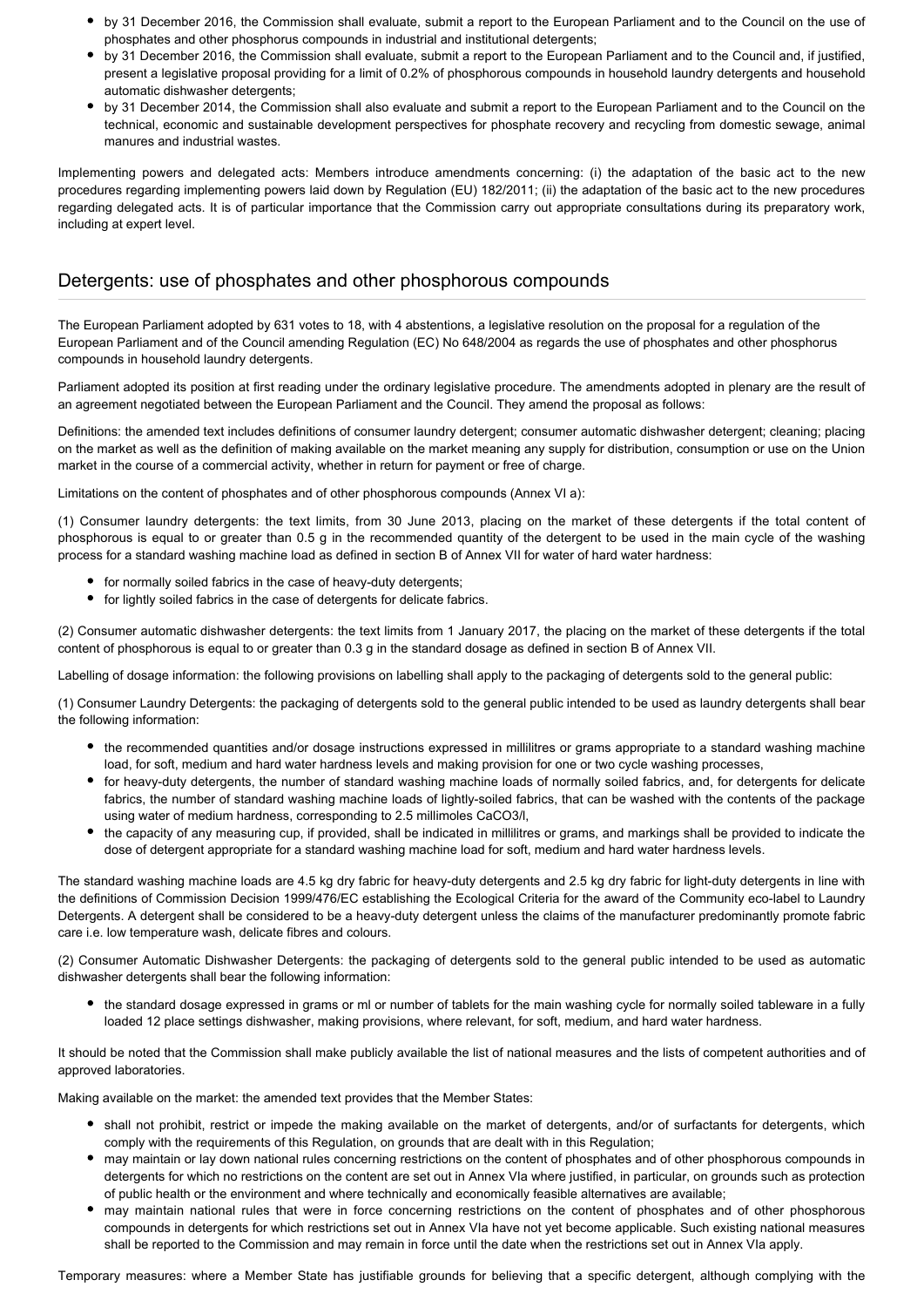requirements of this Regulation, constitutes a risk to safety or health of humans or of animals or a risk to the environment, it may take all appropriate provisional measures in order to ensure that the detergent concerned, no longer presents that risk, is withdrawn from the market or recalled within a reasonable period or its availability is otherwise restricted, commensurate with the nature of the risk. It shall immediately inform the other Member States and the Commission thereof, giving the reasons for its decision.

Penalties: Member States shall lay down the rules on penalties applicable to infringements of this Regulation and shall take all measures necessary to ensure that they are implemented.

This may also include appropriate measures allowing the Member States' competent authorities to prevent the making available on the market of detergents or surfactants for detergents that fail to comply with this Regulation.

Report: by 31 December 2014, the Commission shall, taking into account information from Member States on the content of phosphorous in consumer automatic dishwasher detergents placed on the market in their territories and in the light of any existing or new scientific information available to it regarding substances employed in phosphate-containing and alternative formulations, evaluate by way of a thorough assessment whether the restriction set out in Point 2 of Annex VIa should be modified. The Commission shall submit this thorough assessment to the European Parliament and to the Council.

Furthermore, if the Commission, on the basis of this thorough assessment, considers that the restriction of phosphates and other phosphorous compounds used in consumer automatic dishwasher detergents require revision, it shall present at the latest by 1 July 2015 an appropriate legislative proposal. Any such proposal must intend to minimise the negative impact from all consumer automatic dishwasher detergent products on the wider environment, whilst considering any economic costs identified in this thorough assessment.

Delegated acts: in order to adapt Regulation (EC) No 648/2004 to scientific and technical progress, to introduce provisions on solvent-based detergents and in order to introduce appropriate individual risk-based concentration limits for fragrance allergens, the power to adopt acts in accordance with Article 290 of the Treaty on the Functioning of the European Union should be delegated to the Commission in respect of amendments to the Annexes to that Regulation that are necessary to meet those objectives. It is of particular importance that the Commission carry out appropriate consultations during its preparatory work, including consultations at expert level.

#### Detergents: use of phosphates and other phosphorous compounds

PURPOSE: to limit the use of phosphates in consumer laundry detergents and consumer automatic dishwasher detergents in order to reduce the contribution of phosphates from detergents to eutrophication risks and to reduce the cost of phosphates removal in waste water treatment plants.

LEGISLATIVE ACT: Regulation (EU) No 259/2012 of the European Parliament and of the Council amending Regulation (EC) No 648/2004 as regards the use of phosphates and other phosphorus compounds in consumer laundry detergents and consumer automatic dishwasher detergents.

CONTENT : following agreement in first reading, the European Parliament and Council adopted a Regulation restricting the use of phosphates and other phosphorus compounds in consumer laundry and automatic dishwasher detergents in order to reduce the level of phosphorus poured into the waters

The new Regulation amends Regulation (EC) No 648/2004, which harmonised the labelling of detergents and the biodegradability of certain substances they contain. It will also improve the free movement of detergents in the internal market by harmonising existing different national rules concerning their phosphate content. In the absence of EU legislation, some countries had taken national measures restricting the use of phosphates in detergents.

Others had relied on voluntary action by industry to replace phosphates. Imports of detergents from third countries into the EU are insignificant.

Phosphates and other phosphorous compounds are used in detergents to reduce water hardness and allow detergents to perform efficiently. However, they can damage the aquatic environment and disturb the ecological balance by increasing the proliferation of algae, a phenomenon called eutrophication. Eutrophication is currently monitored under Directive 2000/60/EC (Water Framework Directive.)

Consumer laundry detergents: the limit value for consumer laundry detergents is set at 0.5 grams of phosphorus per washing process in a standard washing machine. It will be applicable as from 30 June 2013.

In addition to domestic detergents, the scope of the regulation also includes detergents used in public laundrettes.

Consumer automatic dishwasher detergents: the limit value for consumer automatic dishwasher detergents is set at 0.3 grams of phosphorus in a standard dosage. It will be applicable as from 1 January 2017.

This limit will have to be confirmed before that date by means of a thorough assessment in the light of the most recent scientific data and taking into account available alternatives to the use of phosphates.

The deferred application of the restrictions is intended to give producers (in particular small and medium-sized enterprises) enough time to reformulate their phosphate-based detergents with more ecological alternatives.

Free movement: Member States may lay down national rules concerning restrictions on the content of phosphates and of other phosphorus compounds in detergents for which no restrictions on the content are set out in the Regulation where justified, in particular, on grounds such as the protection of public health or the environment and where technically and economically feasible alternatives are available.

They may maintain national rules that were in force on 19 March 2012 concerning restrictions on the content of phosphates and of other phosphorus compounds in detergents for which restrictions set out have not yet become applicable. Such existing national measures shall be reported to the Commission by 30 September 2012 and may remain in force until the date when the restrictions set out apply.

From 19 March 2012 until 31 December 2016 Member States may adopt national rules that implement the restriction on the content of phosphates and of other phosphorus compounds, where justified, in particular, on grounds such as the protection of public health or the environment and where technically and economically feasible alternatives are available. Member States shall notify such measures to the